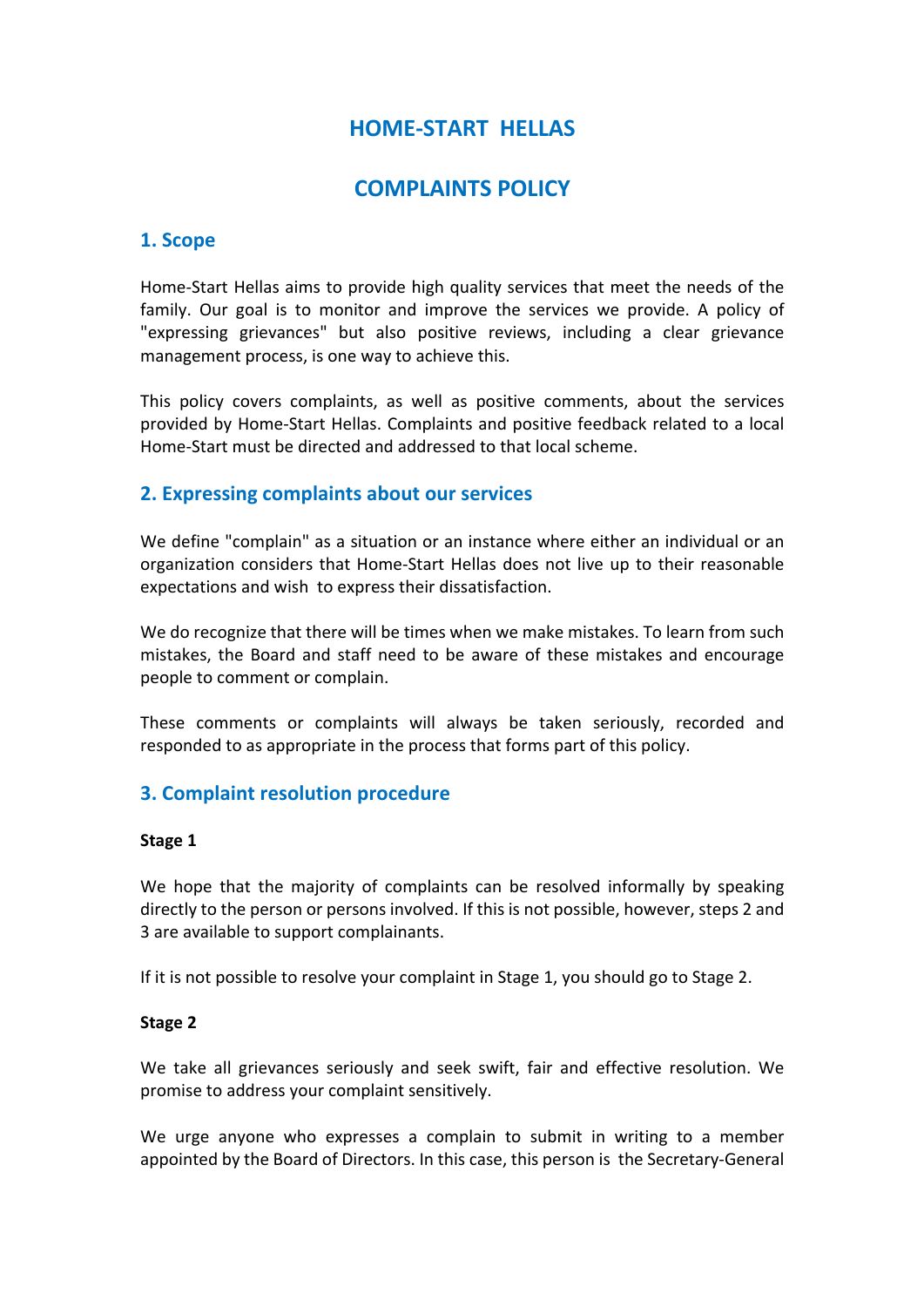of the Board Mrs Dimitra Kondylis and the complaints should be addressed to dkondyli@gmail.com

Upon receipt of the complaint, an initial assessment will be carried out and sent to the appropriate person / service, depending on the subject matter of the complaint.

#### *Timetable*

You will be notified of the receipt of your complaint within 10 business days of receiving it. Wherever possible, we will provide you with a resolution of your complaint at the same time.

When your concerns require further investigation, for which we are unable to provide a full analysis as part of our initial response, we will provide you, within 5 business days of the receipt of your complaint, with an expected timetable for our response and we will keep you informed at regular intervals throughout our investigation. We will also let you know who handles your complaint so that you have a contact point if you need to communicate with us. You should expect a full response from us within 20 business days from the date we received your complaint.

To help us with our investigation, please provide your contact details and explain your concerns as clearly and as fully as possible. There may be times in which we will need to seek more information from you to fully investigate your concerns, and if so, your kind response will allow us to resolve your complaint as quickly as possible.

If you are not satisfied with the answer to Stage 2, you should go to Stage 3.

#### **Stage 3**

If you still have concerns, you can ask us to consider your complaint with our Board of Directors. In Stage 3 you will be notified of the receipt of your complaint within 5 business days of receipt. We aim to provide you with a complete written response as soon as the first next Board of Directors of our organization convenes and in any event not more than two months after receipt of your complaint. If the timetable is delayed due to annual leave or sick leave of the person who will be called upon to handle your complaint, you will be informed. It is possibe that the Board, if it considers it necessary, to invite you to attend its meeting in order to explain your complaint.

This is the last stage of our complaints management process. We hope that we do not have to reach this stage and solve the issues in earlier stages. We hope in all cases that our responses at Stage 3 will be satisfactory for you.

## **4. Complaint Monitoring**

All complaints will be recorded regardless of whether or not the complaint was meritorious. This will allow Home-Start Hellas to analyse the complaint to determine what happened or what could possibly have happened.